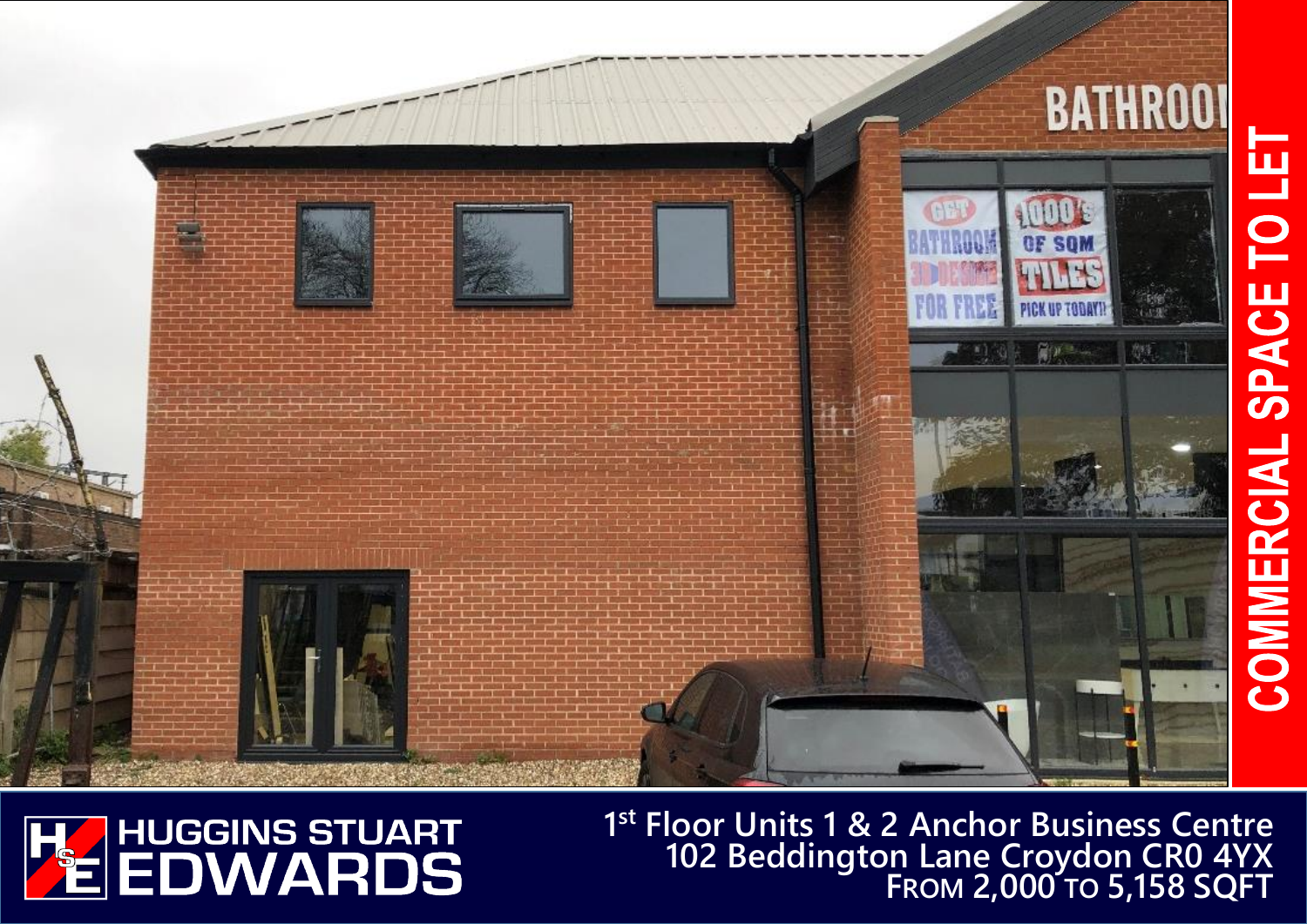### **1 st Floor Units 1 & 2, 102, Anchor Business Centre Beddington Lane, Croydon, CR0 4YX TO LET**

**From 2,000 to 5,158 sqft approx.**

### **DESCRIPTION**

First floor office/warehouse space benefitting from own private ground floor entrance plus parking for 2 cars. Other uses under Class E (Commercial Business & Service) may be considered subject to consents and the space has the potential to be sub-divided into 2 smaller suites of approximately 2,000 & 2,800 sqft if desired.

First Floor, Units 1 & 2

| <b>TOTAL</b> | $\vert$ 5,158 sqft | $ 479.19$ sqm |
|--------------|--------------------|---------------|
|--------------|--------------------|---------------|

### **RENT**

£15.00 per sqft per annum exclusive.

### **LEASE**

The property is available by way of new full repairing and insuring leases, terms to be agreed.

### **RATES**

To be Assessed.

### **LOCATION**

Situated on the East side of Beddington Lane at its Southern End. Notable nearby occupiers include Wickes, Asda, CPI Books and Boyden Tiles. The A23 is close by connecting Croydon with Central London, Brighton and the M23.

### **EPC**

In the course of preparation. (Adjoining units in the development have achieved C Ratings)

### **VIEWING**

Strictly by appointment via sole agents Huggins Stuart Edwards.

### **LEGAL COSTS**

Each party to bear their own legal costs.

### **CONTACT**

Huggins Stuart Edwards – Croydon Office 102- 104 High Street, Croydon, CR9 1TN T: 020 8688 8313 E: croydon@hsedwards.co.uk

### **DATE FOLIO NUMBER**

January 2022 30098

### **SUBJECT TO CONTRACT Important: See Disclaimer Notice to the Right**.



## **HUGGINS STUART EDWARDS**

### **COMMERCIAL ESTATE AGENTS PROPERTY CONSULTANTS**

102-104 HIGH STREET **CROYDON** CR9 1TN **020 8688 8313**

> APEX HOUSE 10 WEST STREET EPSOM KT18 7RG **01372 740555**

Huggins Stuart Edwards Commercial Ltd is a limited company registered in England & Wales. Compa number 12280950. Registered office: Apex House, 10 West Street, Epsom, KT18 7RG. Huggins Stua Edwards Commercial Ltd for themselves and for vendors or lessors of this property whose agents they are give notice that the particulars are set out as general outline only for the guidance of intended purchasers or lessees, and do not constitute, nor constitute part of, an offer or contract. All descriptions, dimensions, reference to condition and necessary permissions for use and occupation, and other details are given without responsibility and any intending purchasers or lessees should not rely on them as statements or representations of fact but must satisfy themselves by inspection or otherwise as to the correctness of each of them. No person in the employment of Huggins Stuart Edwards Commercial Ltd has any authority to make or give any representation or warranty whatsoever in relation to this property. Unless otherwise stated, all prices and rents are quoted exclusive of Value Added Tax (VAT). Any intending purchasers or lessees must satisfy themselves independently as to the incidence of VAT in respect of any transaction. The properties are offered subject to<br>contract and being unsold or unlet and no responsibility is taken for any inaccuracy or expenses incurred in<br>vie otherwise of any issues concerning pollution and potential land, air or water contamination or tested any of the services and no warranty is given or implied. The purchasers or lessees are responsible for making their own enquiries in these regards

# **www.hsedwards.co.uk**